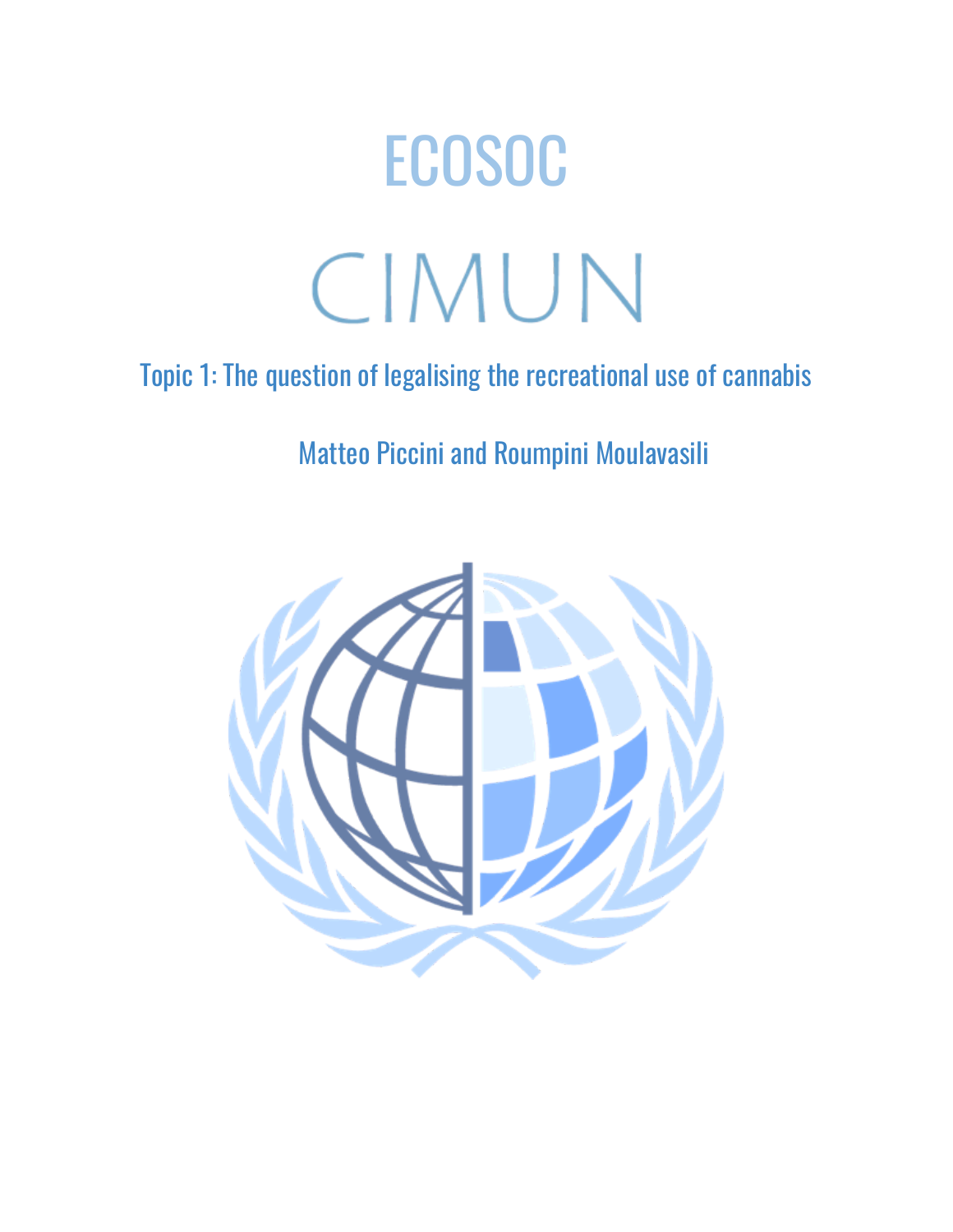## **Introduction**

The legalization of the recreational use of cannabis is an ongoing discussion between UN members where they take into consideration the health and social effects marijuana can have. This report covers information on the risks of cannabis as well as the stances of certain countries. Furthermore it explores UN reports and resolutions and some goals that the UN has in order to resolve this issue. Finally, possible solutions and methods are being suggested to the delegates.

## Definition of Key Terms

Cannabis/marijuana: it is a psychoactive drug that comes from the plant cannabis

CND: The Commission on Narcotic Drugs, an annual gathering of representatives from all UN nations to discuss issues relating to the global drug control system ("Commision on Narcotic Drugs")

## Background Information

The legalization of recreational cannabis is an ongoing debate between officials in national governments and the UN. Many countries have legalized the medical use of cannabis but not its recreational use due to a variety of factors. Few countries have legalized the recreational use of marijuana while others have decriminalized it and set down regulations for its use.

Cannabis use has short term effects on certain psychophysiological functions such as consciousness, cognition and behaviour, while its long term effects include dependence, the appearance of mental disorders, and a variety of physical health effects (respiratory cancers, pulmonary disease etc.) (The health and social effects).

Several European countries, such as Portugal and the Netherlands, have decriminalized the use of several drugs while also taking a health oriented approach rather than persecuting consumers ("A New International Legal''). Likewise, certain US states have decriminalized the possession of small amounts of cannabis ("A New International Legal"). A study done by the Pew Research Center supports that the majority of Americans in different age groups under 78 years of age believe that marijuana should be legal for both recreational and medical use (Van Green).

The CND is still debating the issue and countries like Equador support the WHO recommendations and want to establish regulations for proper use which countries like Chile are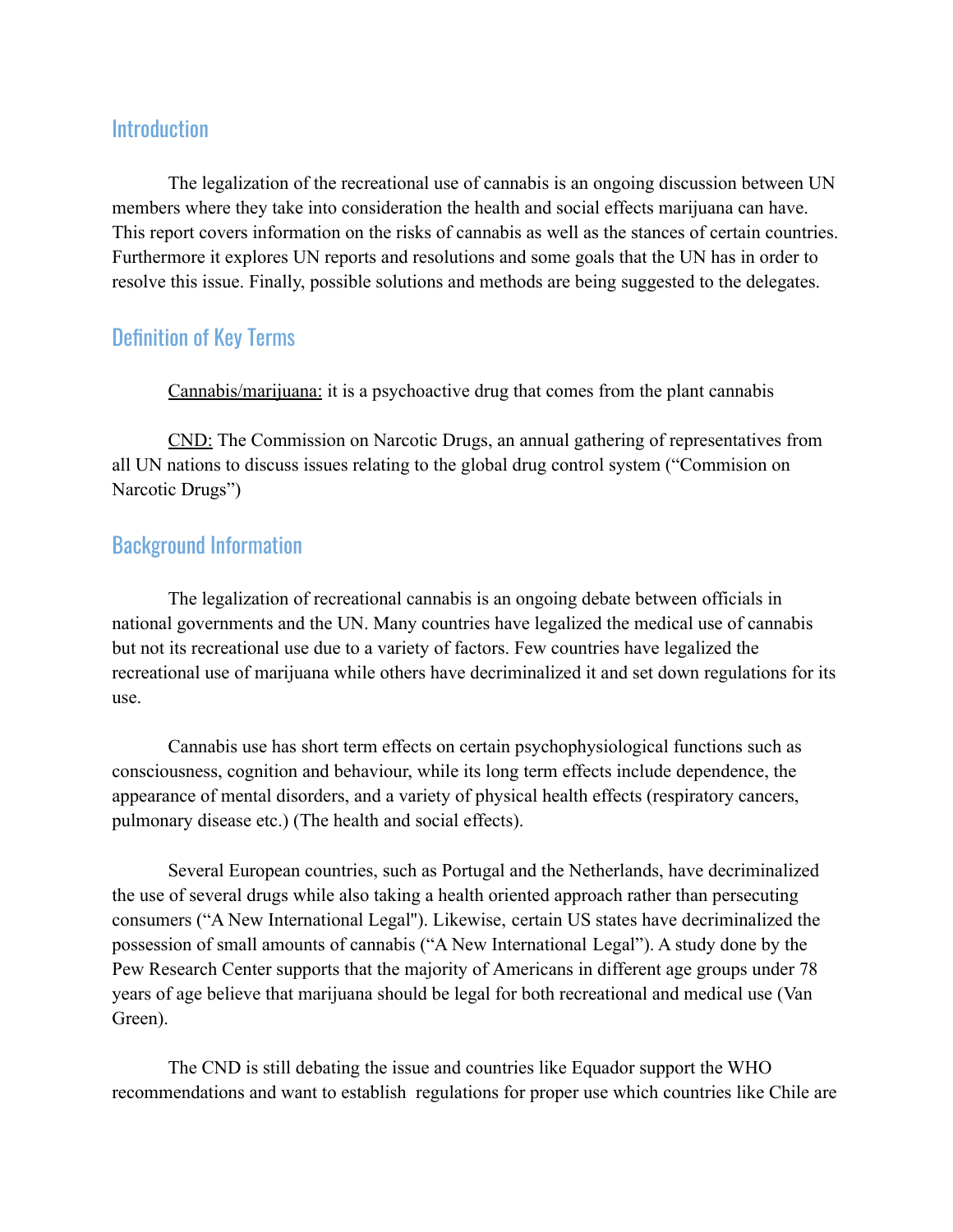against cannabis legalization in any regard (United Nations). They discussion is ongoing with the contrasting opinions of the CND members and the WHO's evolving classifications.

# Major countries and groups involved

CND: They are responsible for taking global measures and setting down regulations for drug use

WHO: The World Health Organization assists the issue by providing information on the effects that cannabis can have on people. They work together with the CND to provide insight on global regulations and guidelines.

# Relevant UN resolutions and reports

Amongst the resolutions passed by the ECOSOC Committee over the years, some have deliberately addressed the changing of classification of Cannabis from a the list of the world's "most dangerous drugs" to one of legalisation in certain fields such as research and medicinal purposes (United Nations).

The UN has not formally ever voted on any specific resolution regarding the recreational use, however has taken decisions such as the following which might in the future expand the potential marjuana has in becoming a legal recreational drug.

#### **Commission on Narcotic Drugs (CND) + World Health Organisation (WHO) DECISION 2020/63/14 ("Drug-related resolutions and decisions 2010 to 2019"):**

- 53 member states of the commission voted to remove Cannabis from its designed consideration as a "highly dangerous drug", one of the first major changes on how the UN considered marjuana in 59 years.
	- Medicinal and therapeutic usage has been legalised by 27 member states voting in favour.
- Non-scientific purposes remain illegal.
- Regarding recreational usage: The United States, in spite of voting against, stated "cannabis itself continues to pose significant risks to public health and should continue to be controlled under the international drug control conventions".
	- Chile and Japan expressed similar opinions mentioning increased rates of depression, cognitive deficit and anxiety.

#### **Resolution 63/3 of the CND (UN):**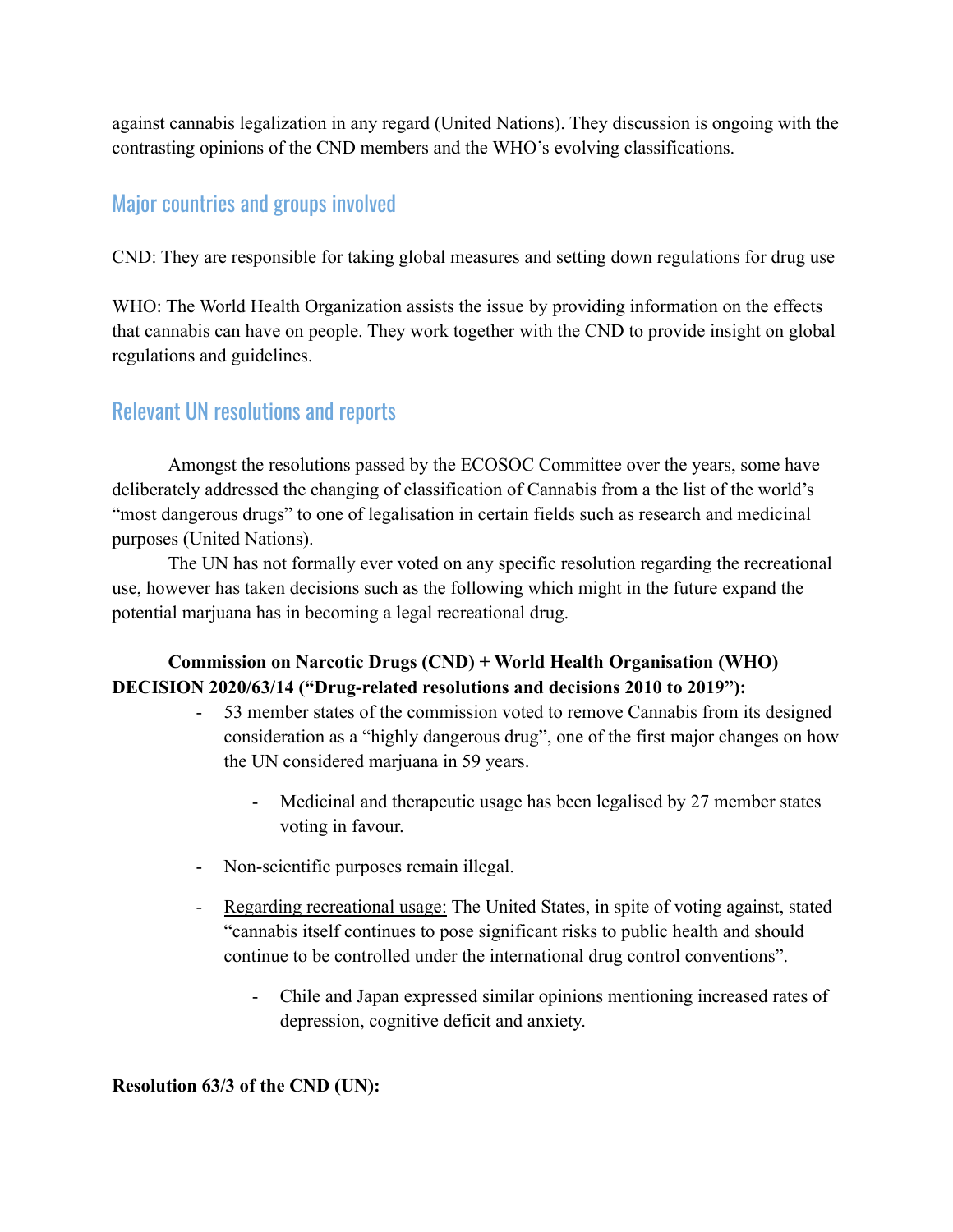- Promoting awareness-raising, education and training as part of a comprehensive approach to ensuring access to and the availability of internationally controlled substances for medical and scientific purposes and improving their rational use:
	- Particularly Operative clause n2: This clause calls upon member states to implement a systematic approach in order to limit the recreational use of cannabis by strengthening controls and allowing only for medicinal and scientific uses, in accordance with decision 63/14.
		- In ways such as but not limited to: legislation (legalising or rendering laws more lenient), regulatory systems, health-care systems, affordability, the training of health-care professionals, education, awareness-raising (government/UN-backed campaigns), estimates, assessments and reporting, benchmarks for consumption of substances under control and international cooperation and coordination (a unified approach to dealing with cannabis).

# Previous attempts at resolving the issue

As mentioned there haven't been any direct and explicit dealings by the UN in considering cannabis as a legal for recreational usage. Individual member states have legalised it for recreational use, still remains illegal but has been decriminalised (offense is no longer a crime and there are little to no punishments by law), remains illegal but is virtually unenforced, or remains fully illegal where possession, usage and cultivation/selling is punishable by legislation.

The legality of cannabis for medical and recreational use in most countries has been regulated by three main United Nations: The **1961 Single Convention on Narcotic Drugs,** the **1971 Convention on Psychotropic Substances** and **the 1988 Convention against Illicit Traffic in Narcotic drugs and Psychotropic Substances.** Under the first single convention treaty, all signatories classified Cannabis as a "Class I" drug. This means that signatories can allow medical usage yet still be considered an addictive drug with a high risk of serious abuse ("Legality of cannabis").



Legal

Illegal but decriminalised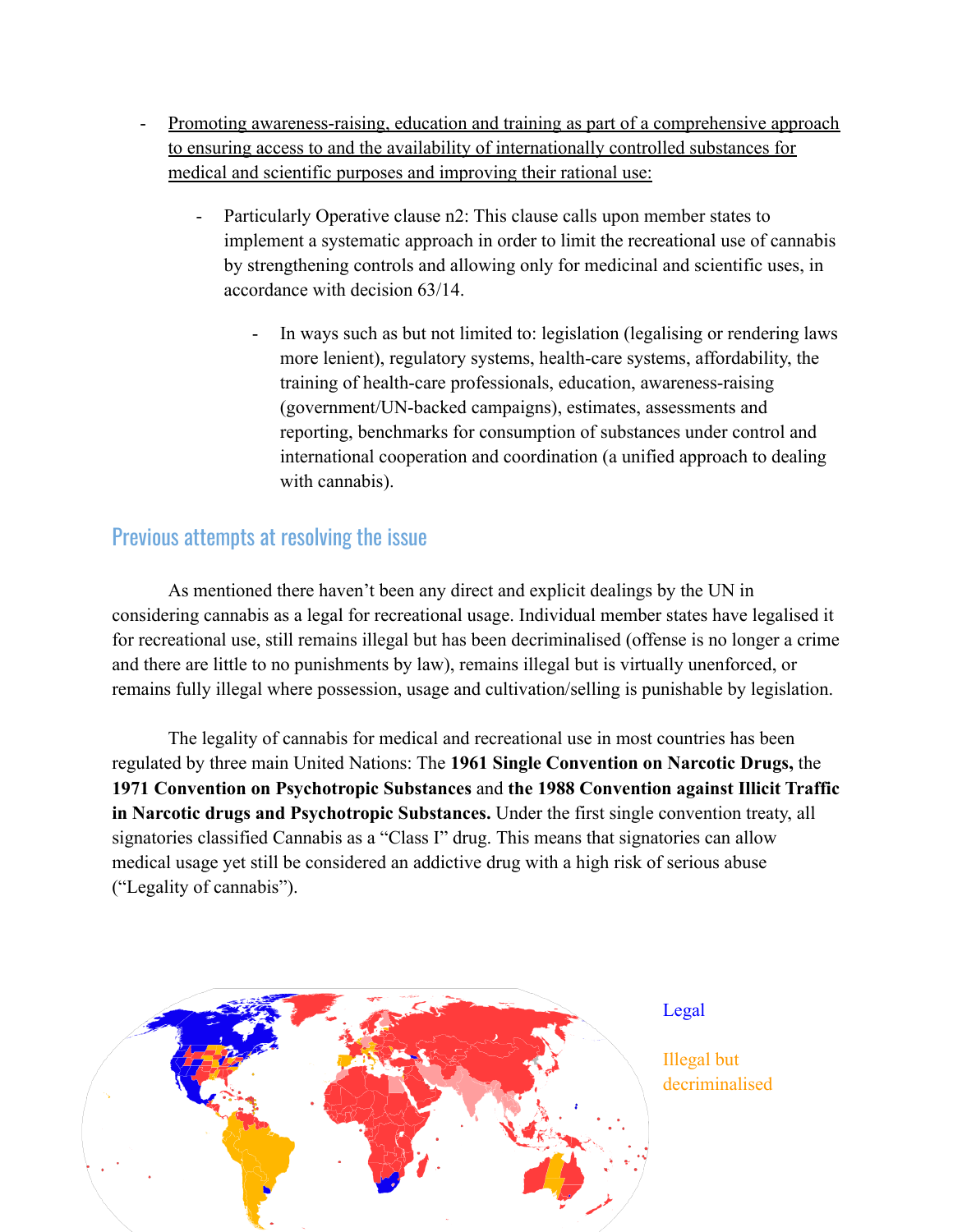#### Illegal but unenforced

#### Illegal

Countries that have legalised cannabis not under any previous attempts by the UN include: Canada, Georgia, Mexico, South Africa and Uruguay. 18 US states have also adopted a similar approach, as well as Washington DC and the Australian Capital Territory ("Legality of cannabis").

The main reasons why a member state of the certain UN bodies push towards some form of unanimous legalisation of Cannabis is to limit the war on drugs, such an approach was what pushed Uruguay, replacing the links of organised crime and cartels, to a form of taxation and state regulation. The second is health. In Canada for example, children suffering from a rare form of epilepsy were treated with cannabis oil which was confiscated by the authorities, following severe health issues to these children, it was legalised. The third and main final reason is the Cannabis market. It makes more financial and economic sense for such drug to be legalised, such as Canada which earns over CAD\$ 2 billion a year from cannabis taxation sales (Collins).

Similarly, countries such as Morocco and Algeria also earn much revenue from supply their grown cannabis to nations such as Canada and the Netherlands, providing employment and economic growth.

# Possible solutions/examples of Operative clauses

Member states that fit a more progressive foregn policy must evaluate well the options between uncontrolled legalisation and hard and enforced prohibition. While legalisation may have its positive effects such as better access for medical usage and a growing new industry, marjuana is still a dangerous substance that is highly addictive. To which governments spend large sums of their GDP for rehabilitation, enforcement and valuable justice times including a decreased labour force if found guilty and end up in prison. For instance, Police in US states where Marjuana is illegal spend up to \$3.6 billion on possession laws, and defending a marjuana charge can cost up to \$20 000, something not economically viable for many Americans (Hickey and McLaughlin).

> ● A possible solution would be increased awareness of the benefits of cannabis and the negatives, with strong attention on the economic benefits as well as health as well as addictive negatives. Public education, UN-backed campaigns and other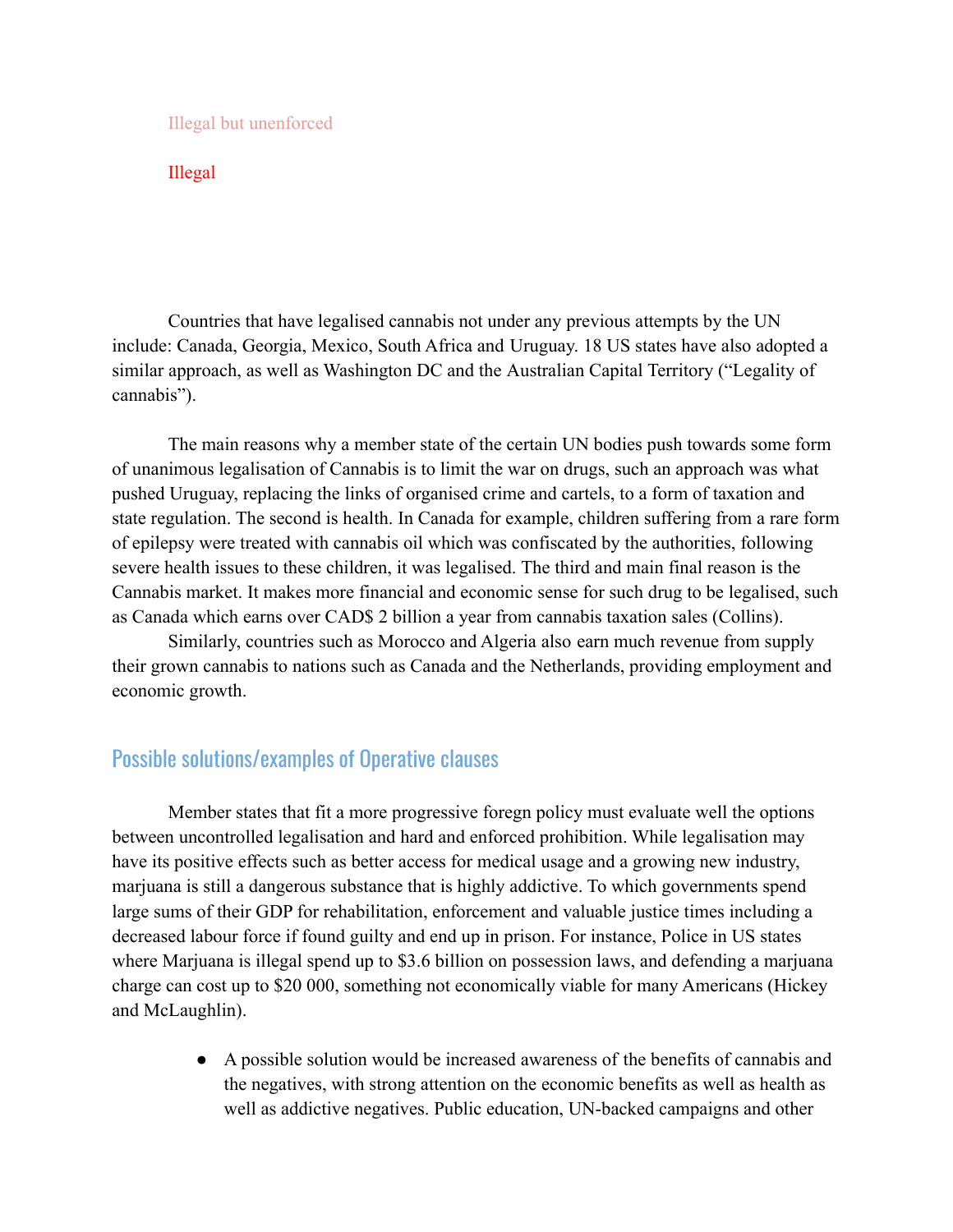government-mandated programs in order to familiarise the public with what is legal and encouraged such as medical research, and the destructive health effects for abuse.

- Create a group of individuals that will ensure the programs are benefiting the community and aren't being exploited for economic interests, as well as put into action.
- Make sure countries provide evidence and are moderated over efforts by some sort of moderator and/or foreign observers over handling of cannabis legalisation practices, in order to avoid corruption or bribery.
- Allow certain cases of Cannabis abuse to be handled by the UNICRI or the International Court of Justice in order to establish the reliability of a nations' justice system in countries subject to strong cultural norms that prohibit any kind of drug.

# Works Cited List:

"A New International Legal Regime for a New Reality in the War Against Drugs." *Harvard International Law Journal – The Oldest and Most-cited Student-edited Journal of International Law, the Harvard International Law Journal Covers a Wide Variety of Topics in Public and Private International Law*, harvardilj.org/2017/01/a-new-international-legal-regime-for-a-new-reality-in-the-war-aga inst-drugs/.

- Collins, John. "Why are so many countries now saying cannabis is OK?" *BBC News*, BBC, 11 December 2018, https://www.bbc.com/news/world-46374191.
- "Commission on Narcotic Drugs (CND)." *Transnational Institute*, 29 Nov. 2017, www.tni.org/en/collection/commission-on-narcotic-drugs-cnd#:~:text=The%20Commissi on%20on%20Narcotic%20Drugs,UNODC)%20and%20the%20International%20Narcoti cs.
- "Drug-related resolutions and decisions 2010 to 2019." *Office on Drugs and Crime*, UN, https://www.unodc.org/unodc/en/commissions/CND/Resolutions Decisions/Resolutions-Decisions\_2010-2019.html. Accessed 8 July 2021.
- Hickey, Walt, and Kelly McLaughlin. "Despite legalizing simple possession, marijuana arrests still inflict tens of billions of dollars in economic damage on Americans annually." *Insider*, 25 June 2019, https://www.insider.com/marijuana-arrests-are-costing-the-us-billions-2019-6.
- "Legality of cannabis." *Wikipedia*, Wikimedia Commons, https://en.wikipedia.org/wiki/Legality\_of\_cannabis. Accessed 10 July 2021.